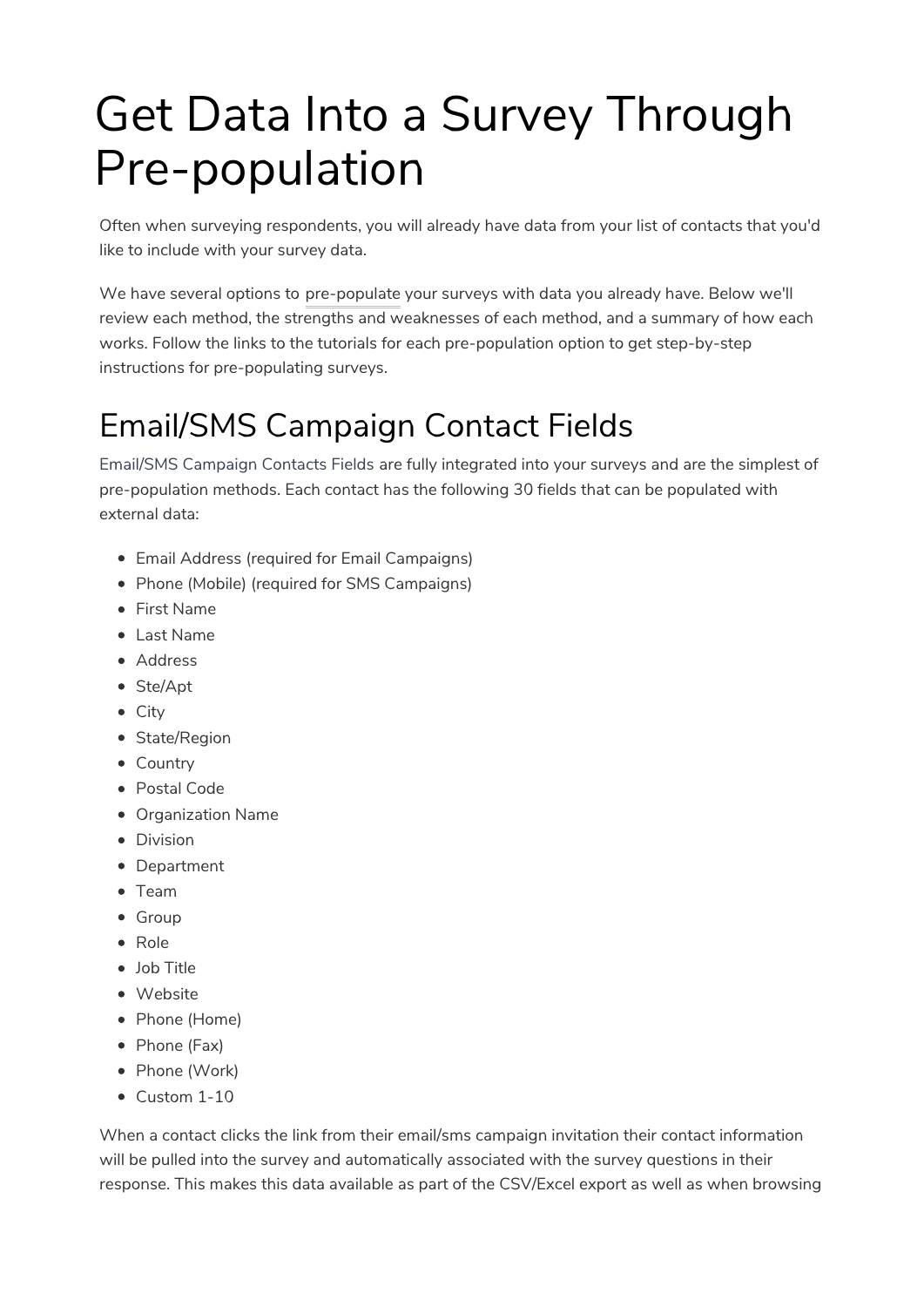individual responses. It is even accessible as part of filtering in reporting!

Strengths: Completely integrated, familiar (like managing an address book), requires no outside services.

Weaknesses: Limited number of fields to populate.

Check out our article on Pre-poulating <sup>a</sup> Survey Using an Email Campaign to learn more!

### Login/Password Action

Using our Login/Password action, you can upload a CSV/Excel spreadsheet that contains a unique login and password for each of your contacts. In this spreadsheet, you can include additional data for that contact for pre-poulation in the survey. You can also think of the Login/Password Action as a spreadsheet lookup where the password is the key.

The Login/Password action works by associating a password with additional data contained in the rest of the columns for that row. For instance, here is an example of column headers and a row of data in a spreadsheet that could be used for pre-population:

| Password    | Name             | Age | Email         | Dept      |
|-------------|------------------|-----|---------------|-----------|
| password123 | <b>Tom Baker</b> | 42  | tom@email.com | Marketing |

Once the data is loaded into the Login/Password action, the action will display a series of dropdowns to allow you to map data from the spreadsheet to questions and fields within your survey:

| Pre-Populate<br>Questions | Column<br><b>Survey Question</b> |                                                                               |
|---------------------------|----------------------------------|-------------------------------------------------------------------------------|
| Password                  | -- Select Question --            | ♦                                                                             |
| Name                      | Q 1. What is your name?          | $\hat{\mathbf{z}}$                                                            |
| Age                       | Q 2. What is your age?           | $\hat{\mathbf{v}}$                                                            |
| Email                     | Q 3. Email Address:              | $\frac{\textcolor{red}{\blacktriangle}}{\textcolor{red}{\blacktriangledown}}$ |
| Dept                      | Q 4. Department:                 | ÷                                                                             |

The following question types can be pre-populated by the Login/Password action:

• Textbox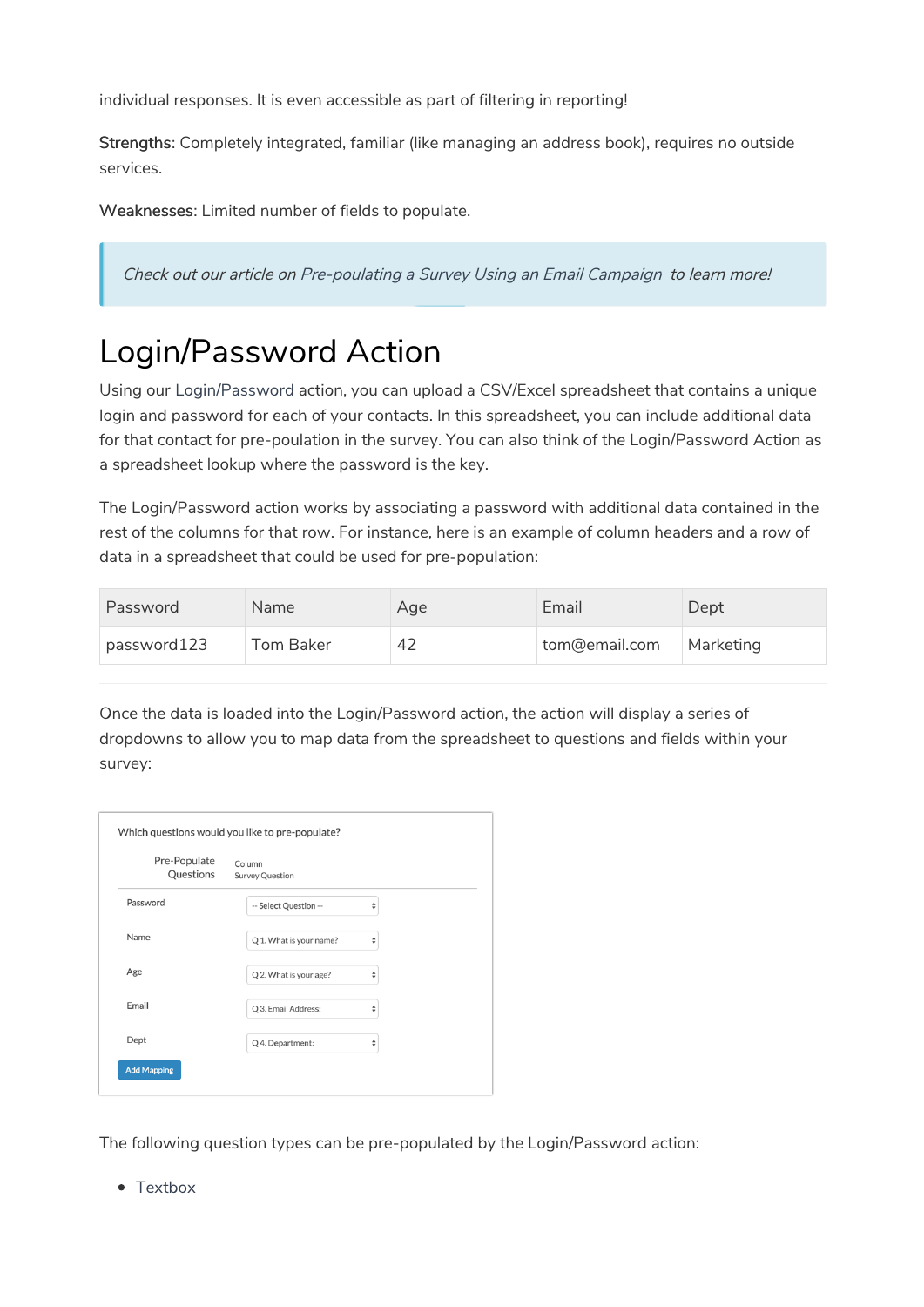- Textbox List
- Essay
- Radio Button
- Checkbox(1 column per checked option)
- Dropdown Menu
- Dropdown Menu List
- Radio Button Grid (by row)
- Continuous Sum
- Star Rating Grid (by row)
- Contact group fields
- Custom group fields

Strengths: One-time setup, up to 255 separate options/questions can be pre-populated, provides duplicate protection and security.

Weaknesses: Requires a new spreadsheet when making changes.

Check out our article on Pre-poulating <sup>a</sup> Survey Using <sup>a</sup> Login/Password Action to learn more!

#### Webhooks and Third-Party Integrations

Using Webhooks and other third-party integrations you can communicate with external databases, websites, or custom pages in order to pre-populate your survey. In almost all cases, you can also send data from the survey to populate the external databases as well! The following tutorials provide more information about third-party integration:

- Webhooks Pre-populate with a returned URL-encoded string from a custom webpage and script.
- Salesforce Integration Pre-populate content based on a Salesforce query with a unique Contact ID.
- Salesforce Marketing Cloud Integration Pre-populate subscriber information based on their Subscriber ID.
- $\bullet$  Microsoft Dynamics Integration Pre-populate content from your Microsoft Dynamics CRM.
- Hubspot Integration Pre-populate contact information based on their email address.
- MailChimp Integration Pre-populate contact information based on their email address.
- SSO for Respondents Are you already using an Identity Provider (IdP) to manage logins and access to the various systems your users need to access? Including Alchemer as a Service Provider (SP) as part of your single sign-on (SSO) acts as an added security layer for your surveys. There is also the added benefit of being able to pre-populate; any data present for each user in the IdP can be automatically passed into the survey, which can then be used within the survey itself or in reporting.

Strengths: Integrates with existing information and has automatic communication.